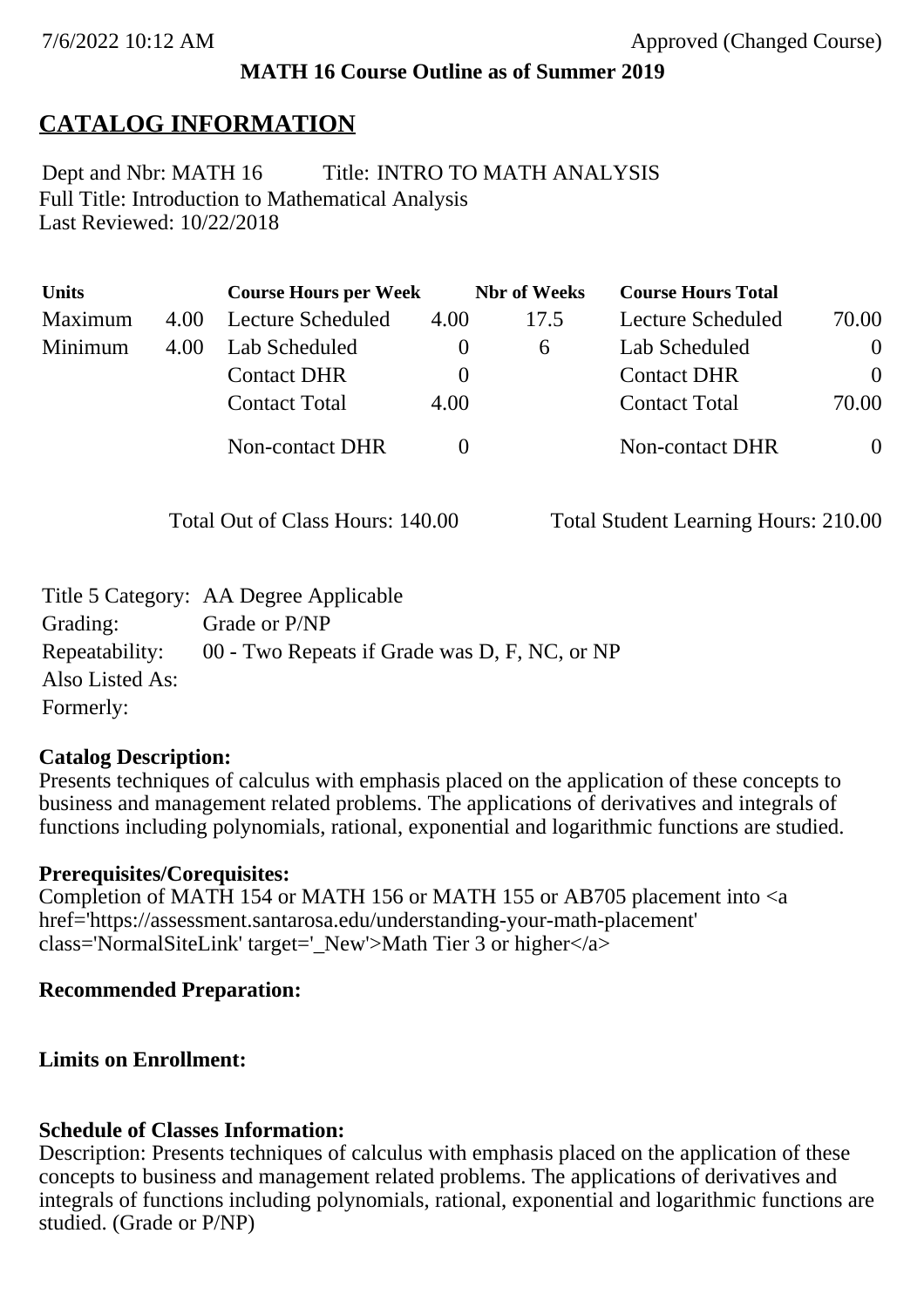Prerequisites/Corequisites: Completion of MATH 154 or MATH 156 or MATH 155 or AB705 placement into <a href='https://assessment.santarosa.edu/understanding-your-math-placement'  $class='NormalSiteLink' target='New' > Math Tier 3 or higher value$ Recommended: Limits on Enrollment: Transfer Credit: CSU;UC. Repeatability: Two Repeats if Grade was D, F, NC, or NP

# **ARTICULATION, MAJOR, and CERTIFICATION INFORMATION:**

| <b>AS Degree:</b>                 | Area<br>B                                       | Thinking                                                 | <b>Communication and Analytical Fall 1981</b> |                         | Inactive: |
|-----------------------------------|-------------------------------------------------|----------------------------------------------------------|-----------------------------------------------|-------------------------|-----------|
| <b>CSU GE:</b>                    | <b>MC</b><br><b>Transfer Area</b><br><b>B</b> 4 | <b>Math Competency</b><br>Math/Quantitative Reasoning    |                                               | Effective:<br>Fall 1981 | Inactive: |
| IGETC:                            | <b>Transfer Area</b><br>2A                      | Mathematical Concepts &<br><b>Quantitative Reasoning</b> |                                               | Effective:<br>Fall 1981 | Inactive: |
| <b>CSU Transfer: Transferable</b> |                                                 | Effective:                                               | Fall 1981                                     | Inactive:               |           |
| <b>UC Transfer:</b> Transferable  |                                                 | Effective:                                               | <b>Fall 1981</b>                              | Inactive:               |           |
| CID:                              |                                                 |                                                          |                                               |                         |           |

| <b>CID Descriptor: MATH 140</b>   | <b>Business Calculus</b> |
|-----------------------------------|--------------------------|
| <b>SRJC</b> Equivalent Course(s): | MATH16                   |

#### **Certificate/Major Applicable:**

[Major Applicable Course](SR_ClassCheck.aspx?CourseKey=MATH16)

# **COURSE CONTENT**

# **Student Learning Outcomes:**

Upon completion of the course, students will be able to:

- 1. Perform methods of differentiation on algebraic, exponential, and logarithmic functions.
- 2. Perform techniques of integration, including substitution, on algebraic and exponential functions.
- 3. Apply calculus to find area between curves and to solve applied problems, with emphasis in the fields of business and economics.

# **Objectives:**

During this course, students will:

- 1. Find the derivatives of polynomial, rational, exponential, and logarithmic functions
- 2. Find the derivatives of functions involving constants, sums, differences, products, quotients, and the chain rule
- 3. Sketch the graph of functions using horizontal and vertical asymptotes, intercepts, and first and second derivatives to determine intervals where the function is increasing and decreasing, maximum and minimum values, intervals of concavity and points of inflection
- 4. Analyze the marginal cost, profit and revenue when given the appropriate function
- 5. Determine maxima and minima in optimization problems using the derivative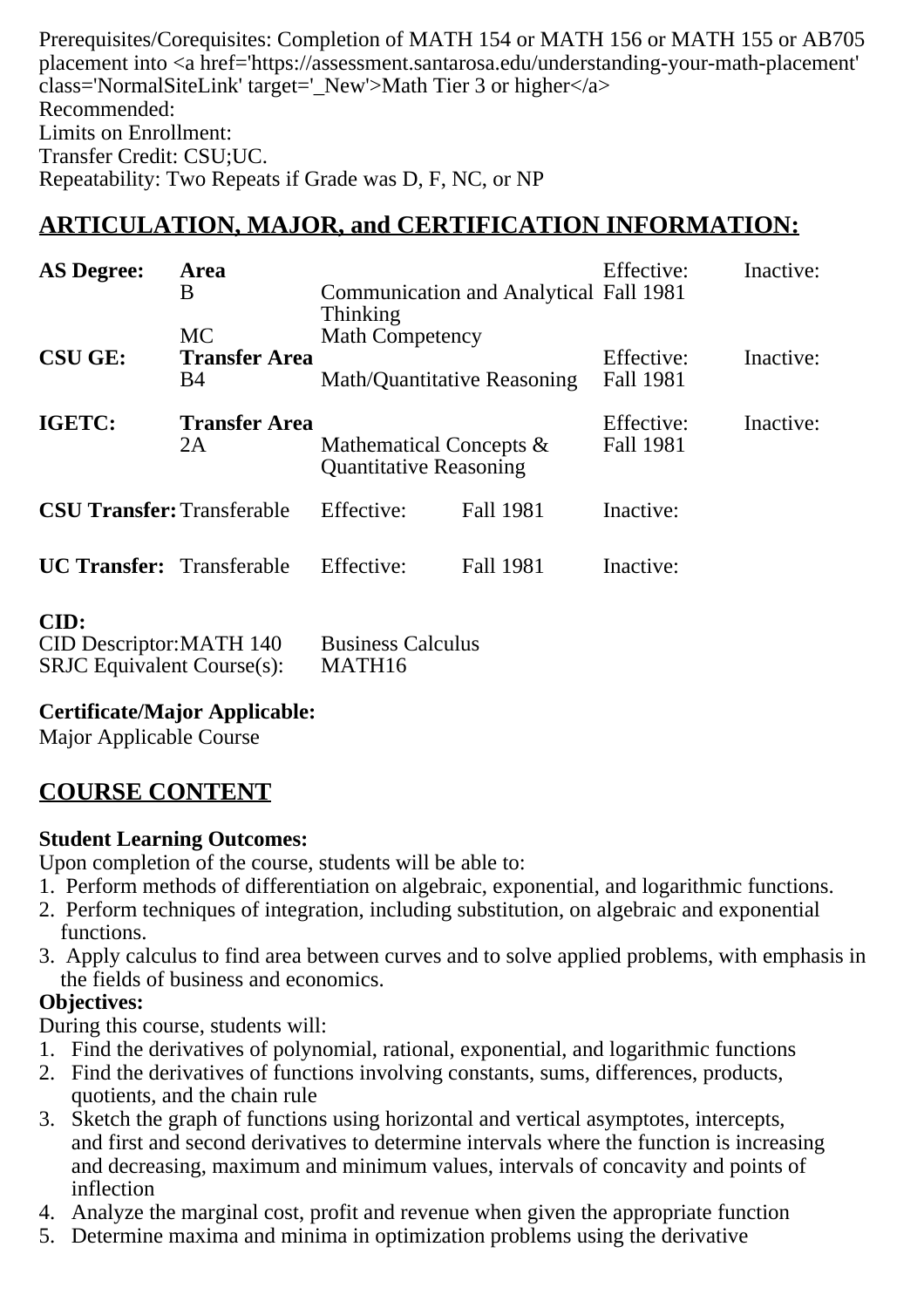- 6. Use derivatives to find rates of change and tangent lines
- 7. Use calculus to analyze revenue, cost, and profit
- 8. Find definite and indefinite integrals by using the general integral formulas, integration by substitution, and other integration techniques
- 9. Use integration in business and economics applications
- 10. Use concepts in multivariable calculus to solve application problems

# **Topics and Scope:**

- I. Functions and their Graphs
	- A. Definition and characteristics
	- B. Symbolic, graphical, and numerical representations
	- C. Operations and composition
	- D. Modeling with functions
	- E. Graphical and algebraic solutions of equations
	- F. Graphs of polynomial, rational, algebraic, exponential and logarithmic functions
- II. Limits and Intuitive Limit Definition of Derivative
- III. Increments, Tangent Lines, and Rate of Change
- IV. Rules of Differentiation
	- A. Sum, product, and quotient
	- B. Chain rule
- V. Implicit Differentiation
- VI. Applications of Derivatives
	- A. Marginal analysis
	- B. Optimization
	- C. Curve sketching
	- D. Relative rate of change
	- E. Elasticity of Demand
- VII. Antiderivatives, Indefinite and Definite Integrals
- VIII. Multiple Techniques of Integration
	- A. Rules of integration including sum and difference, power, and exponential (base e)
	- B. Substitution
- IX. Area Between Curves
- X. Approximating Definite Integral as a Sum
- XI. Applications of Integration in Business and Economics, Including Consumers' Surplus
- XII. Multivariable Calculus
	- A. Introduction to functions of two or more variables
	- B. Partial differentiation
	- C. Applications

# **Assignment:**

- 1. Reading outside of class (0-50 pages per week)
- 2. Homework problem sets (10-30)
- 3. Exams  $(3-7)$  and quizzes  $(0-30)$
- 4. Projects (e.g. computer exploration or game analysis) (0-2)

# **Methods of Evaluation/Basis of Grade:**